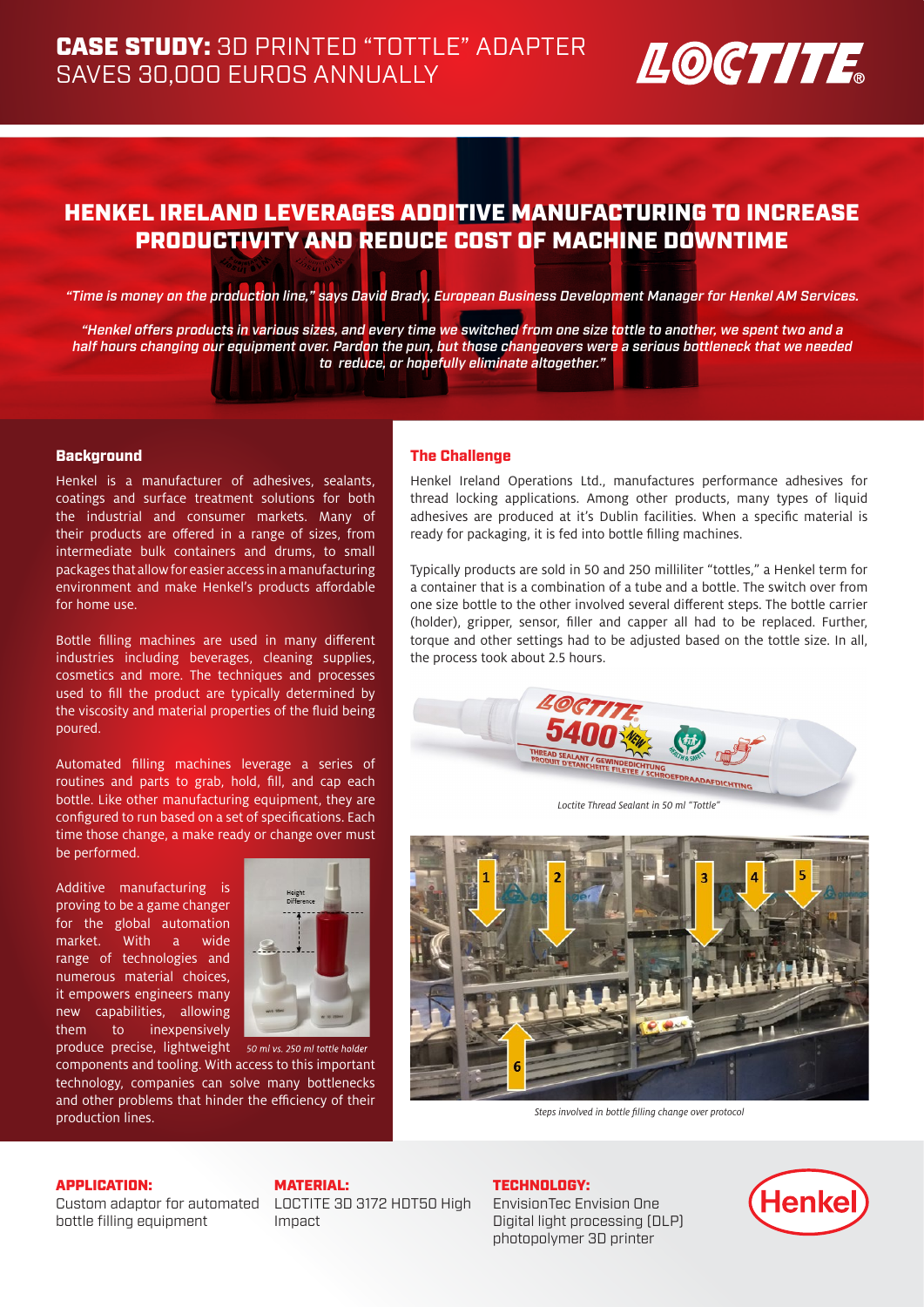

# The Solution

*"Normally, the bottle carriers are injection molded, and they are ordered in bulk, so we end up with inventory, which are used over time as change overs are requested at multiple different filling stations," says Mr. Brady. "The demand for Loctite adhesives was growing and we had to improve our throughput. We needed to go beyond our standard supply and manufacturing options. We found a better solution."*

Henkel Ireland's engineering team began by determining how they would solve the problem. To fill accurately, the machine needed each bottle to be the same height. If the team could enable the 50 ml bottles to work with the 250 ml bottle holders, they could eliminate the need for a change over.

Using Design for Additive Manufacturing (DfAM ) principles, they began working on an adapter that could raise the 50 ml bottle height and secure them snugly in the 250ml bottle holders.

Henkel's engineers planned to produce the adaptor using digital light processing (DLP) photopolymer 3D printing. With that in mind they chose Loctite 3D 3172 as their material. It's characteristics include toughness and high impact strength, making it ideal for a tooling application.

After developing several prototypes, the team finalized its design. The final parts exhibited an outstanding surface finish, durability and toughness to withstand mechanical assembly and continuous use on the filling line. More importantly, the new adapter worked as anticipated, eliminating an important bottleneck from the company's production line.



*50 ml and 250 ml tottles being filled in the same production ru n*



*Tottle holder design iterations from initial concept to final part*